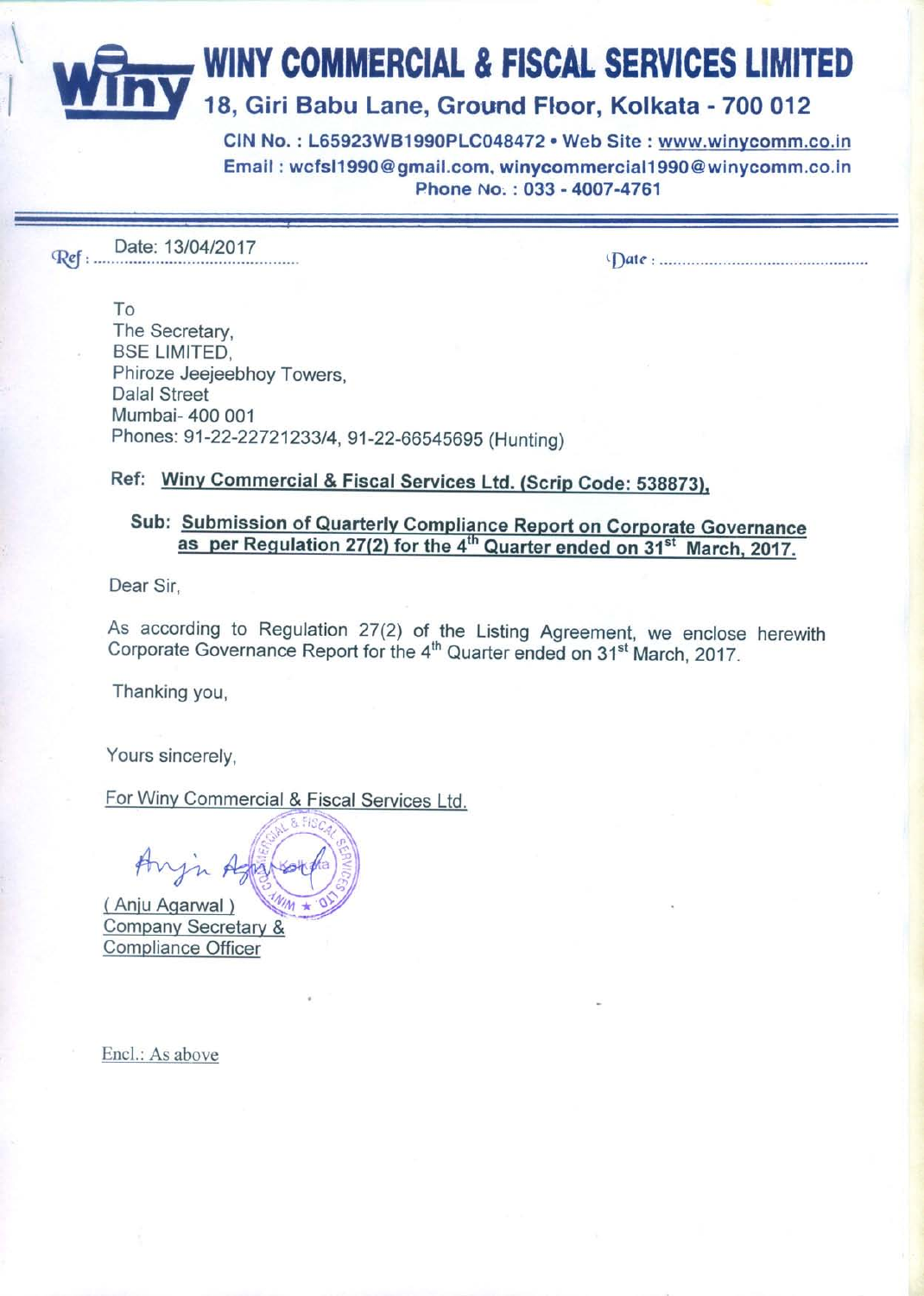| <b>General information about company</b> |                                           |  |  |  |
|------------------------------------------|-------------------------------------------|--|--|--|
| Scrip code                               | 538873                                    |  |  |  |
| Name of the entity                       | WINY COMMERCIAL & FISCAL SERVICES LIMITED |  |  |  |
| Date of start of financial year          | $01 - 04 - 2016$                          |  |  |  |
| Date of end of financial year            | 31-03-2017                                |  |  |  |
| <b>Reporting Quarter</b>                 | Yearly                                    |  |  |  |
| Date of Report                           | 31-03-2017                                |  |  |  |
| Risk management committee                | Not Applicable                            |  |  |  |

**Annexure I**

# **Annexure I to be submitted by listed entity on quarterly basis**

# **I. Composition of Board of Directors**

Disclosure of notes on composition of board of directors explanatory

Is there any change in information of board of directors compare to previous quarter  $\sqrt{\phantom{a}}$  No

|                                                                                                                       | <b>Annexure 1</b>                                            |                                      |                                                                              |                            |                                            |  |  |  |  |
|-----------------------------------------------------------------------------------------------------------------------|--------------------------------------------------------------|--------------------------------------|------------------------------------------------------------------------------|----------------------------|--------------------------------------------|--|--|--|--|
|                                                                                                                       | <b>II. Composition of Committees</b>                         |                                      |                                                                              |                            |                                            |  |  |  |  |
|                                                                                                                       | Disclosure of notes on composition of committees explanatory |                                      |                                                                              |                            |                                            |  |  |  |  |
|                                                                                                                       |                                                              |                                      | Is there any change in information of committees compare to previous quarter | Yes                        |                                            |  |  |  |  |
| <b>Sr</b>                                                                                                             | Name Of Committee                                            | Name of Committee<br>members         | Category 1 of directors                                                      | Category 2 of<br>directors | Name of other committee                    |  |  |  |  |
| $\mathbf{1}$                                                                                                          | <b>Audit Committee</b>                                       | <b>SHASHANK</b><br><b>SRIVASTAVA</b> | Non-Executive -<br><b>Independent Director</b>                               | Member                     |                                            |  |  |  |  |
| $\overline{2}$                                                                                                        | <b>Audit Committee</b>                                       | <b>SUNIL SHAH</b>                    | Non-Executive -<br><b>Independent Director</b>                               | Chairperson                |                                            |  |  |  |  |
| 3                                                                                                                     | <b>Audit Committee</b>                                       | RUPALI SAHA                          | Non-Executive -<br><b>Independent Director</b>                               | Member                     |                                            |  |  |  |  |
| $\overline{4}$                                                                                                        | <b>Other Committee</b>                                       | <b>SHASHANK</b><br><b>SRIVASTAVA</b> | Non-Executive -<br><b>Independent Director</b>                               | Chairperson                | <b>VIGIL MECHANISM</b><br><b>COMMITTEE</b> |  |  |  |  |
| 5                                                                                                                     | <b>Other Committee</b>                                       | <b>SUNIL SHAH</b>                    | Non-Executive -<br><b>Independent Director</b>                               | Member                     | VIGIL MECHANISM<br><b>COMMITTEE</b>        |  |  |  |  |
| 6                                                                                                                     | <b>Other Committee</b>                                       | RUPALI SAHA                          | Non-Executive -<br><b>Independent Director</b>                               | Member                     | VIGIL MECHANISM<br><b>COMMITTEE</b>        |  |  |  |  |
| Non-Executive -<br>Nomination and<br><b>SHASHANK</b><br>$\overline{7}$<br>remuneration committee<br><b>SRIVASTAVA</b> |                                                              | <b>Independent Director</b>          | Member                                                                       |                            |                                            |  |  |  |  |
| 8                                                                                                                     | Nomination and<br>remuneration committee                     | <b>SUNIL SHAH</b>                    | Non-Executive -<br><b>Independent Director</b>                               | Member                     |                                            |  |  |  |  |
| 9                                                                                                                     | Nomination and<br>remuneration committee                     | RUPALI SAHA                          | Non-Executive -<br><b>Independent Director</b>                               | Chairperson                |                                            |  |  |  |  |
| 10                                                                                                                    | <b>Stakeholders Relationship</b><br>Committee                | <b>SHASHANK</b><br><b>SRIVASTAVA</b> | Non-Executive -<br><b>Independent Director</b>                               | Chairperson                |                                            |  |  |  |  |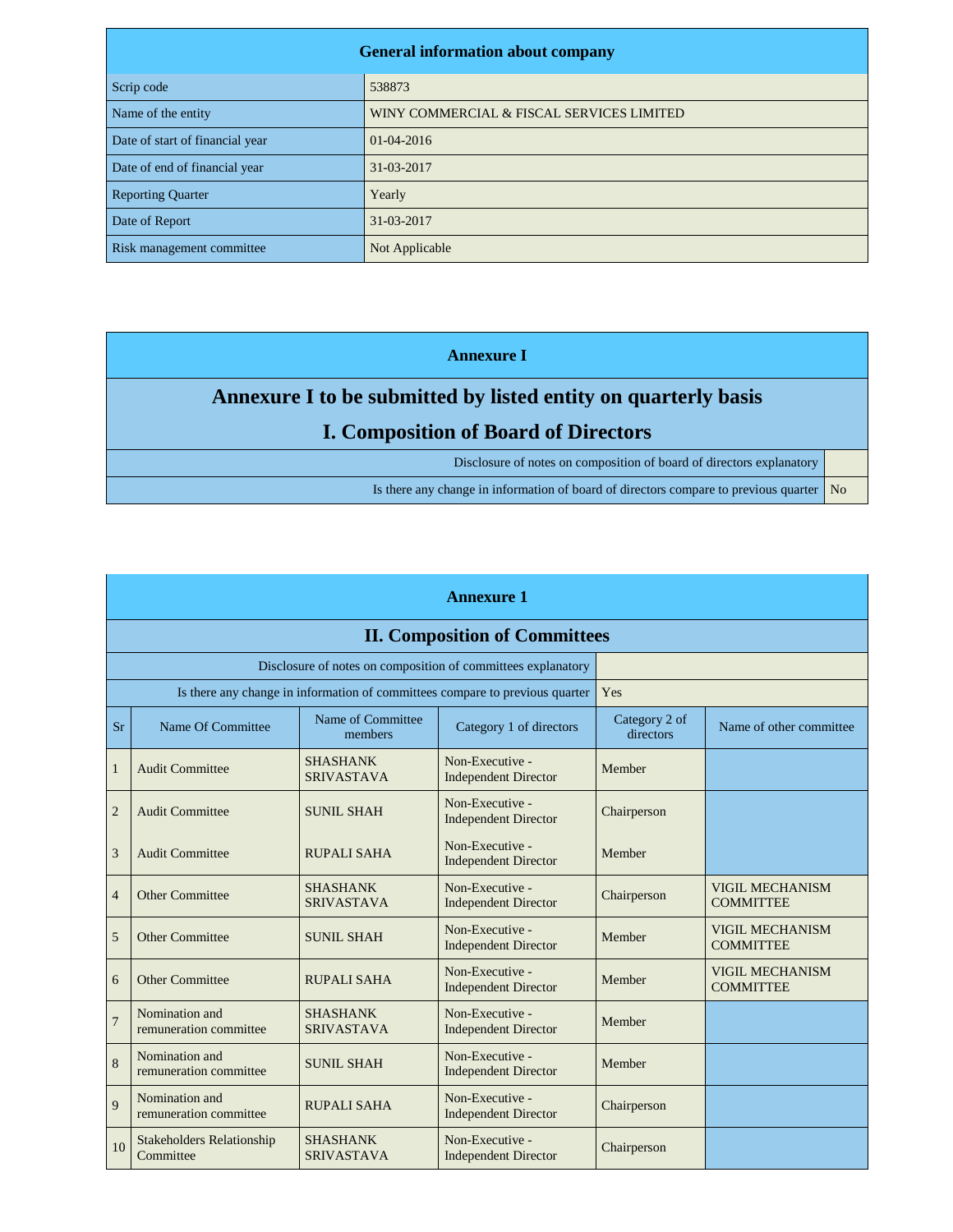|           | <b>Annexure 1</b>                             |                              |                                                |                            |                            |  |  |  |
|-----------|-----------------------------------------------|------------------------------|------------------------------------------------|----------------------------|----------------------------|--|--|--|
|           | <b>II. Composition of Committees</b>          |                              |                                                |                            |                            |  |  |  |
| <b>Sr</b> | Name Of Committee                             | Name of Committee<br>members | Category 1 of directors                        | Category 2 of<br>directors | Name of other<br>committee |  |  |  |
| 11        | <b>Stakeholders Relationship</b><br>Committee | <b>SUNIL SHAH</b>            | Non-Executive - Independent<br><b>Director</b> | Member                     |                            |  |  |  |
| 12        | <b>Stakeholders Relationship</b><br>Committee | <b>RUPALI SAHA</b>           | Non-Executive - Independent<br>Director        | Member                     |                            |  |  |  |

|                | <b>Annexure 1</b>                                                                                                   |                                                                  |                                                                |  |  |  |  |
|----------------|---------------------------------------------------------------------------------------------------------------------|------------------------------------------------------------------|----------------------------------------------------------------|--|--|--|--|
|                | <b>Annexure 1</b>                                                                                                   |                                                                  |                                                                |  |  |  |  |
|                | <b>III. Meeting of Board of Directors</b>                                                                           |                                                                  |                                                                |  |  |  |  |
|                |                                                                                                                     | Disclosure of notes on meeting of board of directors explanatory |                                                                |  |  |  |  |
| <b>Sr</b>      | $Date(s)$ of meeting (if any) in the<br>$Date(s)$ of meeting (if any) in the<br>previous quarter<br>current quarter |                                                                  | Maximum gap between any two consecutive (in<br>number of days) |  |  |  |  |
|                | $31 - 12 - 2016$                                                                                                    |                                                                  |                                                                |  |  |  |  |
| $\overline{2}$ |                                                                                                                     | 31-01-2017                                                       | 30                                                             |  |  |  |  |
| 3              |                                                                                                                     | 31-03-2017                                                       | 58                                                             |  |  |  |  |

|                | <b>Annexure 1</b>                                |                                                                        |                                                            |                                                    |                                                                        |                                                                                  |                                               |
|----------------|--------------------------------------------------|------------------------------------------------------------------------|------------------------------------------------------------|----------------------------------------------------|------------------------------------------------------------------------|----------------------------------------------------------------------------------|-----------------------------------------------|
|                | <b>IV. Meeting of Committees</b>                 |                                                                        |                                                            |                                                    |                                                                        |                                                                                  |                                               |
|                |                                                  |                                                                        |                                                            |                                                    |                                                                        | Disclosure of notes on meeting of committees explanatory                         |                                               |
| <b>Sr</b>      | Name of<br>Committee                             | $Date(s)$ of<br>meeting of the<br>committee in the<br>relevant quarter | Whether<br>requirement of<br><b>Ouorum</b> met<br>(Yes/No) | Requirement of<br><b>Ouorum</b> met<br>(details)   | $Date(s)$ of<br>meeting of the<br>committee in the<br>previous quarter | Maximum gap<br>between any two<br>consecutive<br>meetings (in<br>number of days) | Name of other<br>committee                    |
| $\mathbf{1}$   | Audit<br>Committee                               | 31-01-2017                                                             | Yes                                                        | Directors $\&$<br>Audit<br>Committee<br>member met | $31 - 12 - 2016$                                                       | 30                                                                               |                                               |
| $\overline{2}$ | Nomination and<br>remuneration<br>committee      | 31-01-2017                                                             | Yes                                                        | Directors $\&$<br>Audit<br>Committee<br>member met | $31 - 12 - 2016$                                                       | 30                                                                               |                                               |
| 3              | <b>Stakeholders</b><br>Relationship<br>Committee | 31-01-2017                                                             | Yes                                                        | Directors $\&$<br>Audit<br>Committee<br>member met | $31 - 12 - 2016$                                                       | 30                                                                               |                                               |
| $\overline{4}$ | Other<br>Committee                               | 31-01-2017                                                             | Yes                                                        | Directors $\&$<br>Audit<br>Committee<br>member met | $31 - 12 - 2016$                                                       | 30                                                                               | VIGIL<br><b>MECHANISM</b><br><b>COMMITTEE</b> |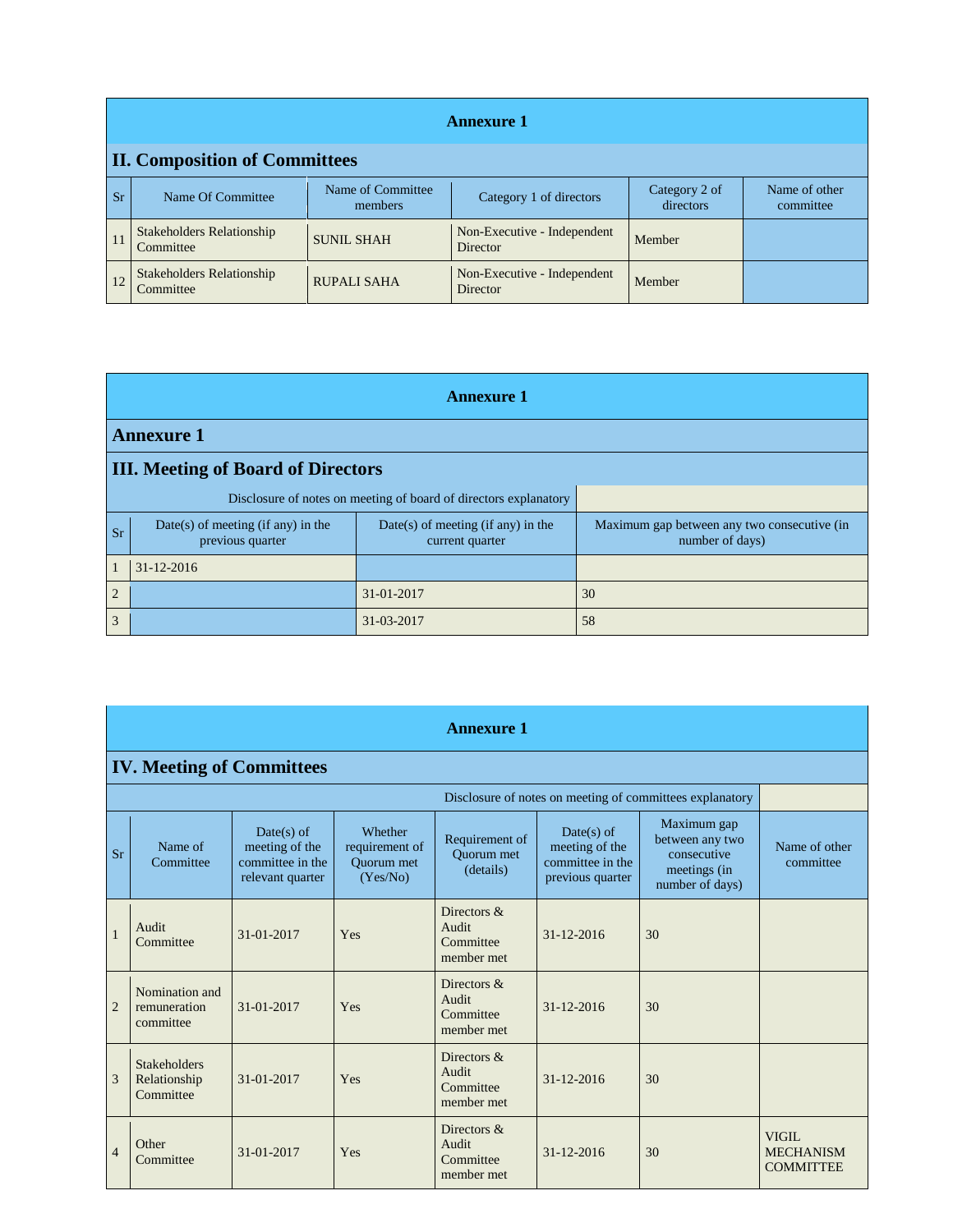| $\overline{5}$ | Audit<br>Committee                          | 31-03-2017 | Yes | Directors $\&$<br>Audit<br>Committee<br>member met | $31 - 12 - 2016$ | 89 |  |
|----------------|---------------------------------------------|------------|-----|----------------------------------------------------|------------------|----|--|
| 6              | Nomination and<br>remuneration<br>committee | 31-03-2017 | Yes | Directors $\&$<br>Audit<br>Committee<br>member met | $31 - 12 - 2016$ | 89 |  |

|                                                                                                                                                                                                                                                                                                                                                                             | <b>Annexure 1</b>                                |                  |            |                                                    |                            |    |                                               |  |
|-----------------------------------------------------------------------------------------------------------------------------------------------------------------------------------------------------------------------------------------------------------------------------------------------------------------------------------------------------------------------------|--------------------------------------------------|------------------|------------|----------------------------------------------------|----------------------------|----|-----------------------------------------------|--|
|                                                                                                                                                                                                                                                                                                                                                                             | <b>IV. Meeting of Committees</b>                 |                  |            |                                                    |                            |    |                                               |  |
| Maximum gap<br>Whether<br>Date(s) of<br>$Date(s)$ of<br>Requirement of<br>between any two<br>Name of<br>meeting of the<br>meeting of the<br>requirement of<br><b>Sr</b><br>Ouorum met<br>consecutive<br>committee in the<br>committee in the<br>Committee<br>Ouorum met<br>(details)<br>meetings (in<br>(Yes/No)<br>previous quarter<br>relevant quarter<br>number of days) |                                                  |                  |            |                                                    | Name of other<br>committee |    |                                               |  |
| $\overline{7}$                                                                                                                                                                                                                                                                                                                                                              | <b>Stakeholders</b><br>Relationship<br>Committee | 31-03-2017       | <b>Yes</b> | Directors $\&$<br>Audit<br>Committee<br>member met | $31 - 12 - 2016$           | 89 |                                               |  |
| $\mathbf{8}$                                                                                                                                                                                                                                                                                                                                                                | Other<br>Committee                               | $31 - 03 - 2017$ | <b>Yes</b> | Directors $\&$<br>Audit<br>Committee<br>member met | $31 - 12 - 2016$           | 89 | VIGIL<br><b>MECHANISM</b><br><b>COMMITTEE</b> |  |

| <b>Annexure 1</b> |  |
|-------------------|--|
|-------------------|--|

# **V. Related Party Transactions**

|                | Subject                                                                                                   | Compliance status<br>(Yes/No/NA) | If status is "No" details of non-<br>compliance may be given here. |  |  |  |  |  |
|----------------|-----------------------------------------------------------------------------------------------------------|----------------------------------|--------------------------------------------------------------------|--|--|--|--|--|
|                | Whether prior approval of audit committee obtained                                                        | Yes                              |                                                                    |  |  |  |  |  |
| $\overline{2}$ | Whether shareholder approval obtained for material RPT                                                    | Yes                              |                                                                    |  |  |  |  |  |
|                | Whether details of RPT entered into pursuant to omnibus approval<br>have been reviewed by Audit Committee | Yes                              |                                                                    |  |  |  |  |  |

|                | <b>Annexure 1</b>                                                                                                                                                             |                               |  |  |  |
|----------------|-------------------------------------------------------------------------------------------------------------------------------------------------------------------------------|-------------------------------|--|--|--|
|                | <b>VI. Affirmations</b>                                                                                                                                                       |                               |  |  |  |
| <b>Sr</b>      | Subject                                                                                                                                                                       | Compliance status<br>(Yes/No) |  |  |  |
|                | The composition of Board of Directors is in terms of SEBI (Listing obligations and disclosure requirements)<br>Regulations, 2015                                              | Yes                           |  |  |  |
| $\overline{2}$ | The composition of the following committees is in terms of SEBI(Listing obligations and disclosure<br>requirements) Regulations, 2015 a. Audit Committee                      | Yes                           |  |  |  |
| $\overline{3}$ | The composition of the following committees is in terms of SEBI(Listing obligations and disclosure<br>requirements) Regulations, 2015. b. Nomination & remuneration committee | Yes                           |  |  |  |
| $\overline{4}$ | The composition of the following committees is in terms of SEBI(Listing obligations and disclosure<br>requirements) Regulations, 2015. c. Stakeholders relationship committee | Yes                           |  |  |  |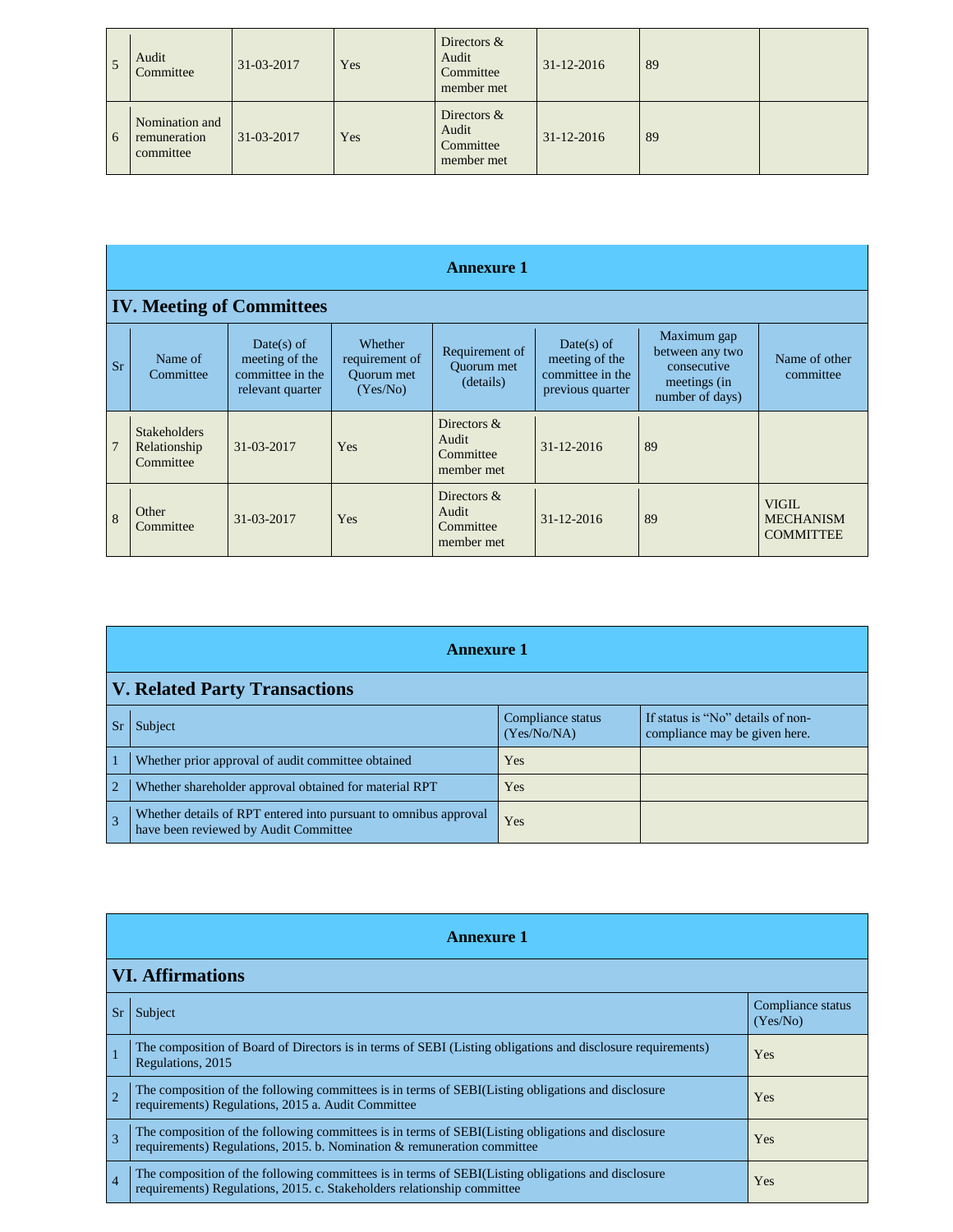|   | The composition of the following committees is in terms of SEBI(Listing obligations and disclosure requirements) Regulations, 2015. d. Risk management committee (applicable to the top 100 listed entities) | <b>NA</b> |
|---|--------------------------------------------------------------------------------------------------------------------------------------------------------------------------------------------------------------|-----------|
| 6 | The committee members have been made aware of their powers, role and responsibilities as specified in SEBI (Listing obligations and disclosure requirements) Regulations, 2015.                              | Yes       |
|   | The meetings of the board of directors and the above committees have been conducted in the manner as specified in SEBI (Listing obligations and disclosure requirements) Regulations, 2015.                  | Yes       |
|   | This report and/or the report submitted in the previous quarter has been placed before Board of Directors.                                                                                                   | Yes       |

|                | <b>Annexure II</b>                                                                                                            |                 |  |                    |  |  |  |
|----------------|-------------------------------------------------------------------------------------------------------------------------------|-----------------|--|--------------------|--|--|--|
|                | Annexure II to be submitted by listed entity at the end of the financial year (for the whole of                               | financial year) |  |                    |  |  |  |
|                | I. Disclosure on website in terms of Listing Regulations                                                                      |                 |  |                    |  |  |  |
| <b>Sr</b>      | If status is "No" details of non-<br>Compliance status<br>Web address<br>Item<br>(Yes/No/NA)<br>compliance may be given here. |                 |  |                    |  |  |  |
| 1              | Details of business                                                                                                           | Yes             |  | www.winycomm.co.in |  |  |  |
| $\overline{2}$ | Terms and conditions of appointment of<br>independent directors                                                               | Yes             |  | www.winycomm.co.in |  |  |  |
| 3              | Composition of various committees of board<br>of directors                                                                    | Yes             |  | www.winycomm.co.in |  |  |  |
| $\overline{4}$ | Code of conduct of board of directors and<br>senior management personnel                                                      | Yes             |  | www.winycomm.co.in |  |  |  |
| 5              | Details of establishment of vigil mechanism/<br>Whistle Blower policy                                                         | Yes             |  | www.winycomm.co.in |  |  |  |
| 6              | Criteria of making payments to non-<br>executive directors                                                                    | NA              |  |                    |  |  |  |
| $\overline{7}$ | Policy on dealing with related party<br>transactions                                                                          | Yes             |  | www.winycomm.co.in |  |  |  |
| 8              | Policy for determining 'material'<br>subsidiaries                                                                             | Yes             |  | www.winycomm.co.in |  |  |  |
| $\overline{Q}$ | Details of familiarization programmes<br>imparted to independent directors                                                    | Yes             |  | www.winycomm.co.in |  |  |  |

#### **Annexure II**

### **Annexure II to be submitted by listed entity at the end of the financial year (for the whole of financial year)**

#### **I. Disclosure on website in terms of Listing Regulations**

| <b>Sr</b>  | Item                                                                                                                                          | Compliance status<br>(Yes/No/NA) | If status is "No" details of<br>non-compliance may be<br>given here. | Web address        |
|------------|-----------------------------------------------------------------------------------------------------------------------------------------------|----------------------------------|----------------------------------------------------------------------|--------------------|
| $\vert$ 10 | Contact information of the designated officials of the<br>listed entity who are responsible for assisting and<br>handling investor grievances | <b>Yes</b>                       |                                                                      | www.winycomm.co.in |
| 11         | email address for grievance redressal and other relevant<br>details                                                                           | Yes                              |                                                                      | www.winycomm.co.in |
| 12         | <b>Financial results</b>                                                                                                                      | <b>Yes</b>                       |                                                                      | www.winycomm.co.in |
| 13         | Shareholding pattern                                                                                                                          | Yes                              |                                                                      | www.winycomm.co.in |
| 14         | Details of agreements entered into with the media<br>companies and/or their associates                                                        | <b>NA</b>                        |                                                                      |                    |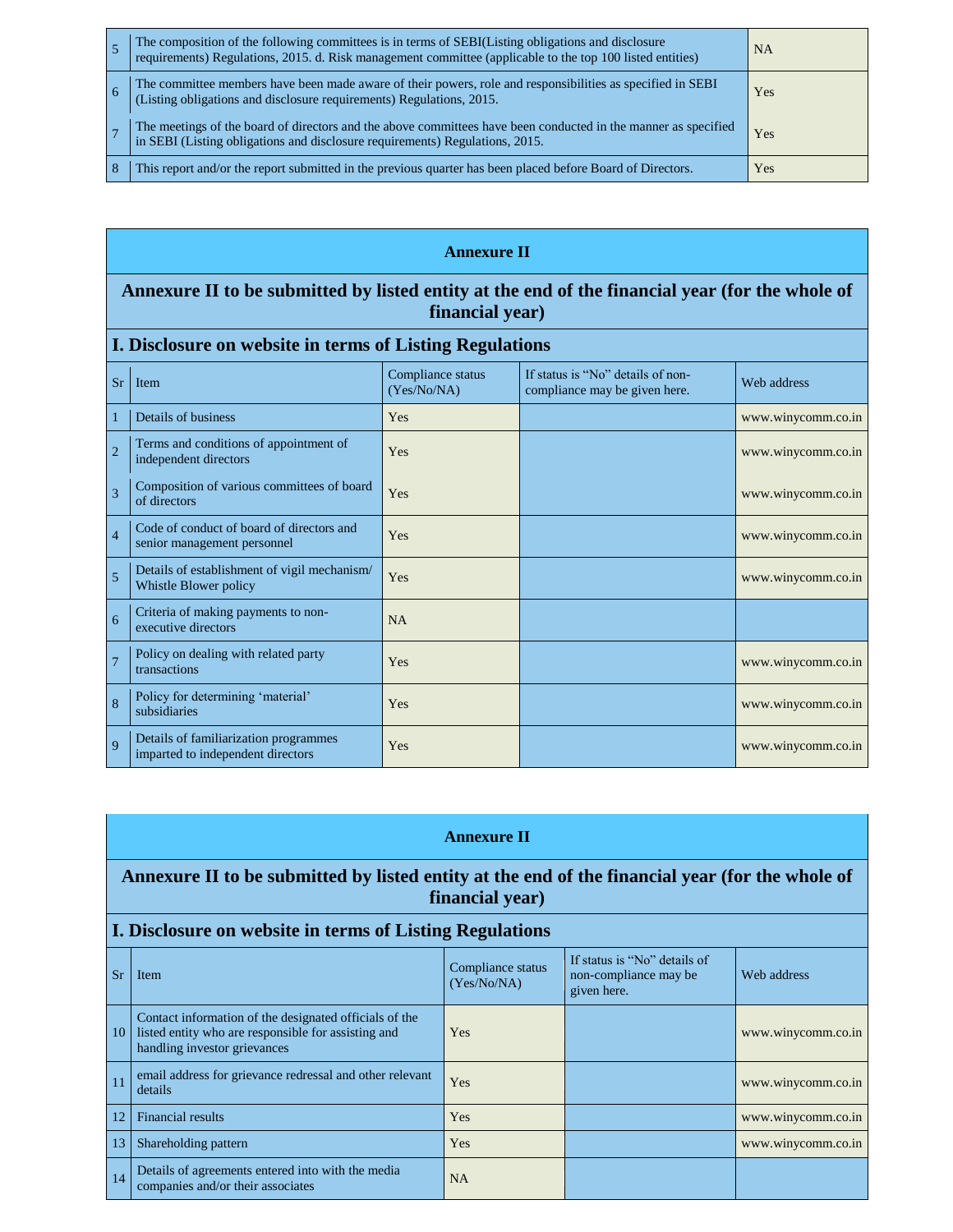| 15 New name and the old name of the listed entity |  |  |  |
|---------------------------------------------------|--|--|--|
|---------------------------------------------------|--|--|--|

| <b>Annexure II</b> |                                                                                                                      |                       |                                  |                                                                    |
|--------------------|----------------------------------------------------------------------------------------------------------------------|-----------------------|----------------------------------|--------------------------------------------------------------------|
|                    | <b>II. Annual Affirmations</b>                                                                                       |                       |                                  |                                                                    |
| <b>Sr</b>          | Particulars                                                                                                          | Regulation<br>Number  | Compliance status<br>(Yes/No/NA) | If status is "No" details of non-<br>compliance may be given here. |
| $\mathbf{1}$       | Independent director(s) have been appointed in terms of<br>specified criteria of 'independence' and/or 'eligibility' | $16(1)(b)$ &<br>25(6) | Yes                              |                                                                    |
| $\overline{2}$     | Board composition                                                                                                    | 17(1)                 | Yes                              |                                                                    |
| 3                  | Meeting of Board of directors                                                                                        | 17(2)                 | Yes                              |                                                                    |
| $\overline{4}$     | <b>Review of Compliance Reports</b>                                                                                  | 17(3)                 | Yes                              |                                                                    |
| 5                  | Plans for orderly succession for appointments                                                                        | 17(4)                 | Yes                              |                                                                    |
| 6                  | Code of Conduct                                                                                                      | 17(5)                 | Yes                              |                                                                    |
| 7                  | Fees/compensation                                                                                                    | 17(6)                 | Yes                              |                                                                    |
| 8                  | <b>Minimum Information</b>                                                                                           | 17(7)                 | Yes                              |                                                                    |
| 9                  | <b>Compliance Certificate</b>                                                                                        | 17(8)                 | Yes                              |                                                                    |
| 10                 | Risk Assessment & Management                                                                                         | 17(9)                 | NA                               |                                                                    |

| <b>Annexure II</b> |                                                                                    |                                 |                                  |                                                                    |  |
|--------------------|------------------------------------------------------------------------------------|---------------------------------|----------------------------------|--------------------------------------------------------------------|--|
|                    | <b>II. Annual Affirmations</b>                                                     |                                 |                                  |                                                                    |  |
| <b>Sr</b>          | Particulars                                                                        | Regulation<br>Number            | Compliance status<br>(Yes/No/NA) | If status is "No" details of non-<br>compliance may be given here. |  |
| 11                 | Performance Evaluation of Independent<br><b>Directors</b>                          | 17(10)                          | <b>Yes</b>                       |                                                                    |  |
| 12                 | <b>Composition of Audit Committee</b>                                              | 18(1)                           | Yes                              |                                                                    |  |
| 13                 | Meeting of Audit Committee                                                         | 18(2)                           | <b>Yes</b>                       |                                                                    |  |
| 14                 | Composition of nomination & remuneration<br>committee                              | 19(1) & (2)                     | <b>Yes</b>                       |                                                                    |  |
| 15                 | <b>Composition of Stakeholder Relationship</b><br>Committee                        | 20(1) & (2)                     | Yes                              |                                                                    |  |
| 16                 | Composition and role of risk management<br>committee                               | 21(1), (2), (3), (4)            | NA                               |                                                                    |  |
| 17                 | Vigil Mechanism                                                                    | 22                              | Yes                              |                                                                    |  |
| 18                 | Policy for related party Transaction                                               | $23(1), (5), (6), (7)$ &<br>(8) | Yes                              |                                                                    |  |
| 19                 | Prior or Omnibus approval of Audit Committee<br>for all related party transactions | 23(2), (3)                      | Yes                              |                                                                    |  |
| 20                 | Approval for material related party transactions                                   | 23(4)                           | Yes                              |                                                                    |  |